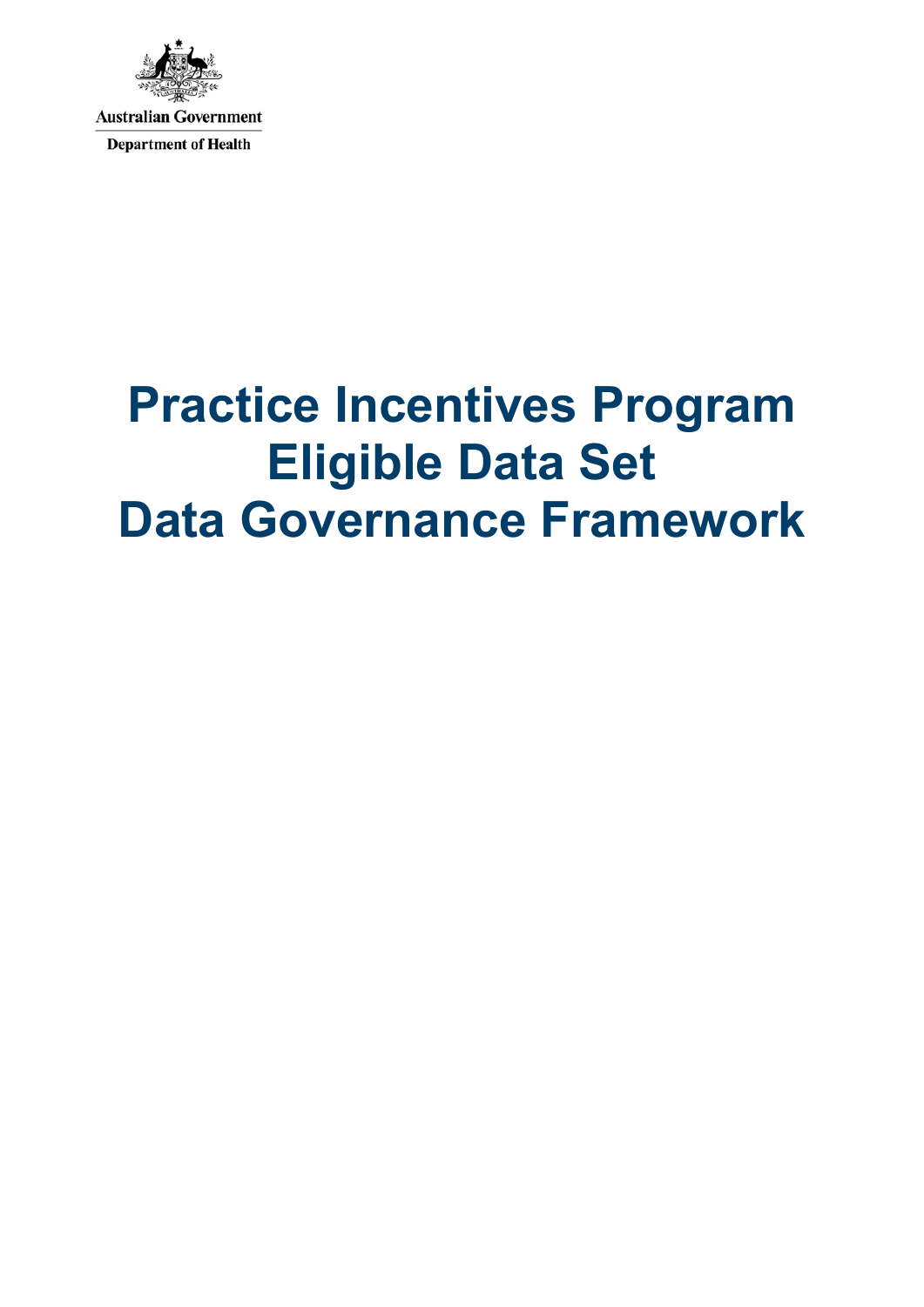# <span id="page-1-0"></span>**Acknowledgement**

#### *© Commonwealth of Australia 2021*

This work is copyright. You may download, display, print and reproduce the whole or part of this work in unaltered form for your own personal use or, if you are part of an organisation, for internal use within your organisation, but only if you or your organisation do not use the reproduction for any commercial purpose and retain this copyright notice and all disclaimer notices as part of that reproduction. Apart from rights to use as permitted by the *Copyright Act 1968* or allowed by this copyright notice, all other rights are reserved and you are not allowed to reproduce the whole or any part of this work in any way (electronic or otherwise) without first being given the specific written permission from the Commonwealth to do so. Requests and inquiries concerning reproduction and rights are to be sent to the Communication Branch, Department of Health, GPO Box 9848, Canberra ACT 2601, or via e-mail to **[copyright@health.gov.au](mailto:copyright@health.gov.au)**.

Preferred citation: Department of Health. Author. PIP Eligible Data Set Data Governance Framework Canberra: Australian Government Department of Health; 2021.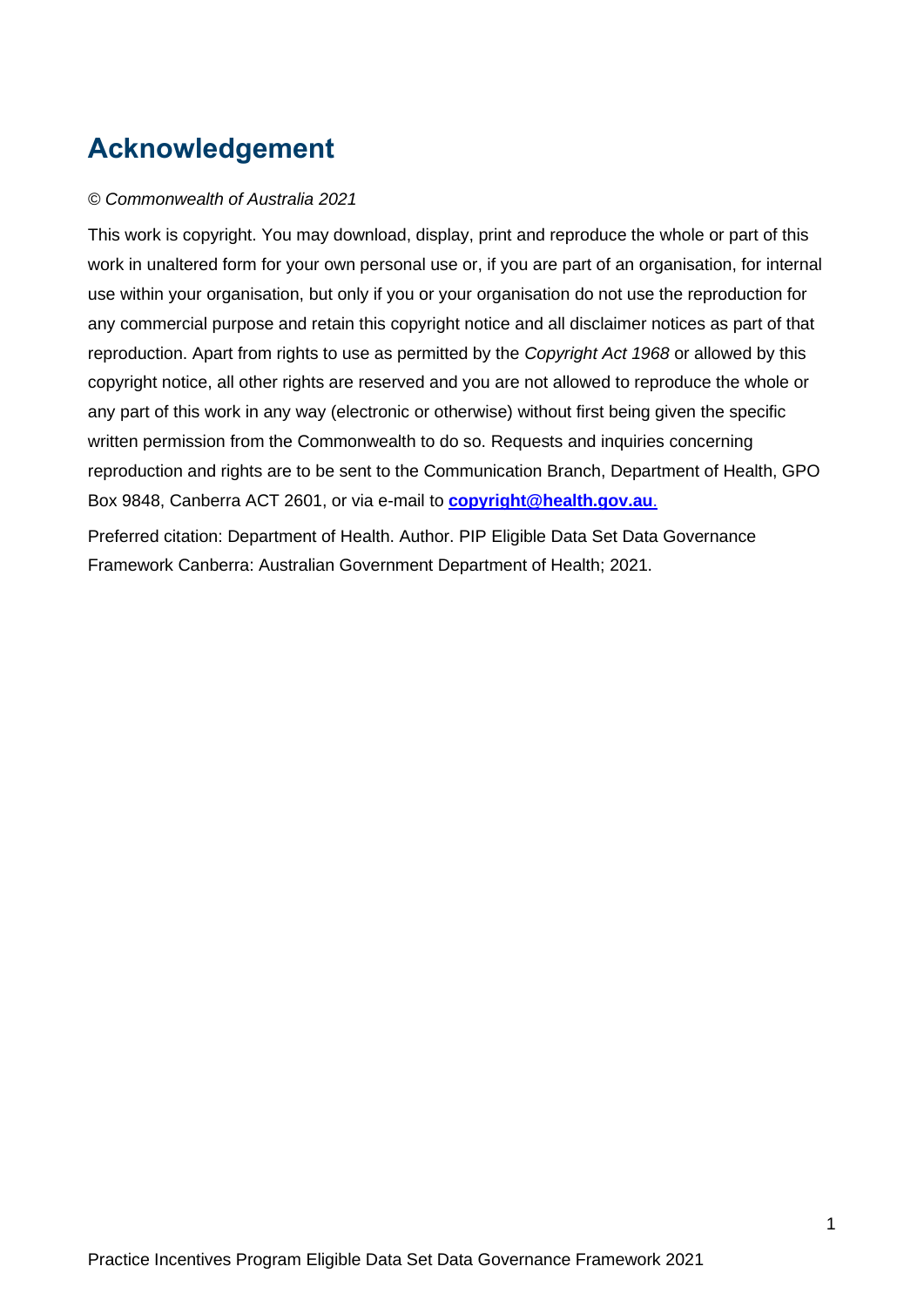# <span id="page-2-0"></span>**Contents**

| Principle 1 – Privacy – Protection of the privacy of individuals is maximised 8           |  |
|-------------------------------------------------------------------------------------------|--|
|                                                                                           |  |
|                                                                                           |  |
|                                                                                           |  |
|                                                                                           |  |
|                                                                                           |  |
|                                                                                           |  |
|                                                                                           |  |
|                                                                                           |  |
|                                                                                           |  |
|                                                                                           |  |
|                                                                                           |  |
|                                                                                           |  |
|                                                                                           |  |
|                                                                                           |  |
|                                                                                           |  |
| Principle 3 - Collection, Use and Access - PIP Eligible Data Set management is consistent |  |
|                                                                                           |  |
|                                                                                           |  |
|                                                                                           |  |
|                                                                                           |  |
|                                                                                           |  |
|                                                                                           |  |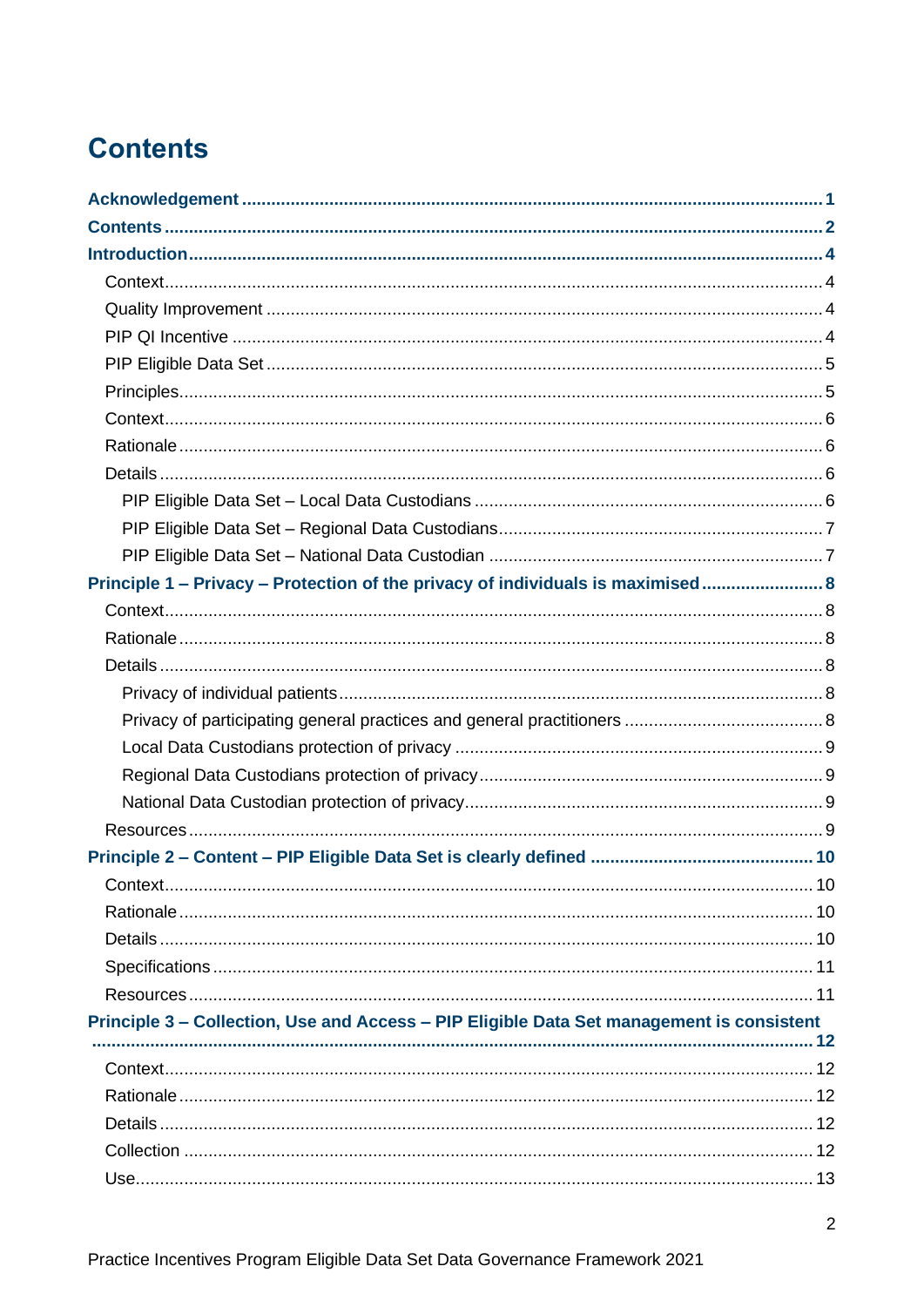| Principle 4 - Aggregation - PIP Eligible Data Set is managed according to clear protocols 14 |  |
|----------------------------------------------------------------------------------------------|--|
|                                                                                              |  |
|                                                                                              |  |
|                                                                                              |  |
|                                                                                              |  |
|                                                                                              |  |
|                                                                                              |  |
|                                                                                              |  |
|                                                                                              |  |
|                                                                                              |  |
| Availability is maintained through appropriate governance and contingency planning 18        |  |
|                                                                                              |  |
|                                                                                              |  |
|                                                                                              |  |
|                                                                                              |  |
|                                                                                              |  |
|                                                                                              |  |
|                                                                                              |  |
|                                                                                              |  |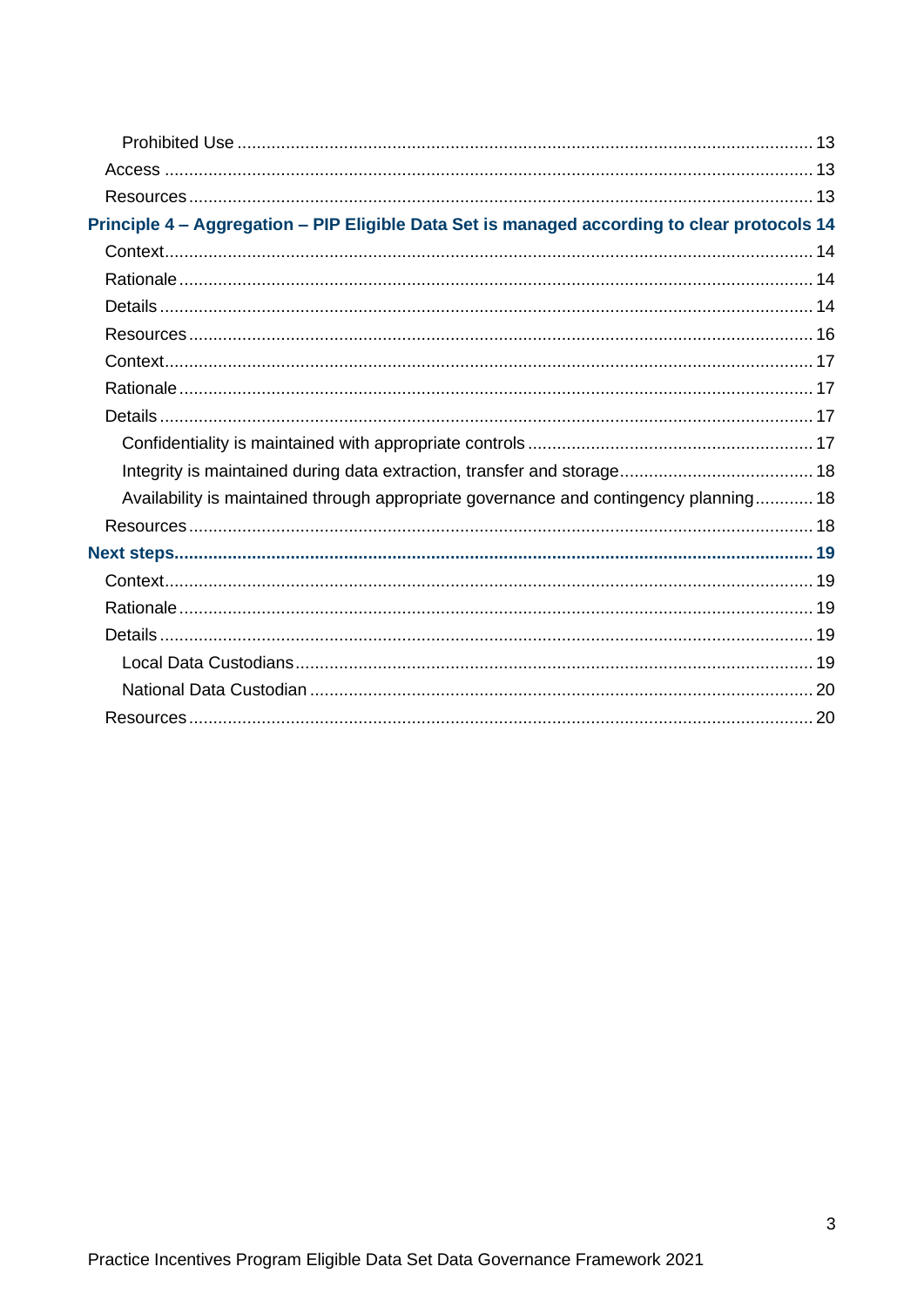# <span id="page-4-0"></span>**Introduction**

### <span id="page-4-1"></span>**Context**

The Practice Incentives Program (PIP) Quality Improvement (QI) Incentive Data Governance Framework for the PIP Eligible Data Set is a principles-based document that broadly articulates the roles and responsibilities of all data custodians involved in the content, collection, use, access, aggregation, privacy and security of the PIP Eligible Data Set.

The Department of Health is responsible for oversight and enforcement of this Framework and recognises that data is a strategic asset of national significance. The Framework is consistent with overarching government strategies, frameworks, and legislation, including the Council of Australian Governments' endorsed National Digital Health Strategy, the My Health Record secondary use of data framework, and the *Privacy Act 1988*. The Department also wishes to acknowledge the *National Agreement on Closing the Gap (July 2020)* and will seek to ensure that arrangements for data access and governance are in accordance with Priority Reform 4 – Shared Access to Data and Information at a Regional Level.

### <span id="page-4-2"></span>**Quality Improvement**

Quality improvement is foundational to contemporary high performing primary care. It has the potential to influence and improve uptake of evidence-based practices for better patient outcomes, better system performance, and better professional development. It incorporates a team based approach, peer review, reflective practice, best practice, and data analysis. Ideally, quality in contemporary primary care settings is known and understood by those working in primary care teams, transparent to patients and funders alike, and rewarded.

### <span id="page-4-3"></span>**PIP QI Incentive**

The PIP QI Incentive is a payment to general practices for activities that support continuous quality improvement in patient outcomes and the delivery of best practice care. The PIP QI Incentive represents a move away from process focussed funding towards outcome focussed funding. The PIP QI Incentive is a mechanism for undertaking continuous quality improvement through the collection and review of uniform, nationally consistent, general practice data, against ten key Improvement Measures that contribute to local, regional and national health outcomes. General practices commit to implementing quality improvement plans that support them in their role of managing their patients' health. Improvements in digital maturity, data cleansing, clinical coding, and the seven attributes of quality health records underpin the PIP QI Incentive.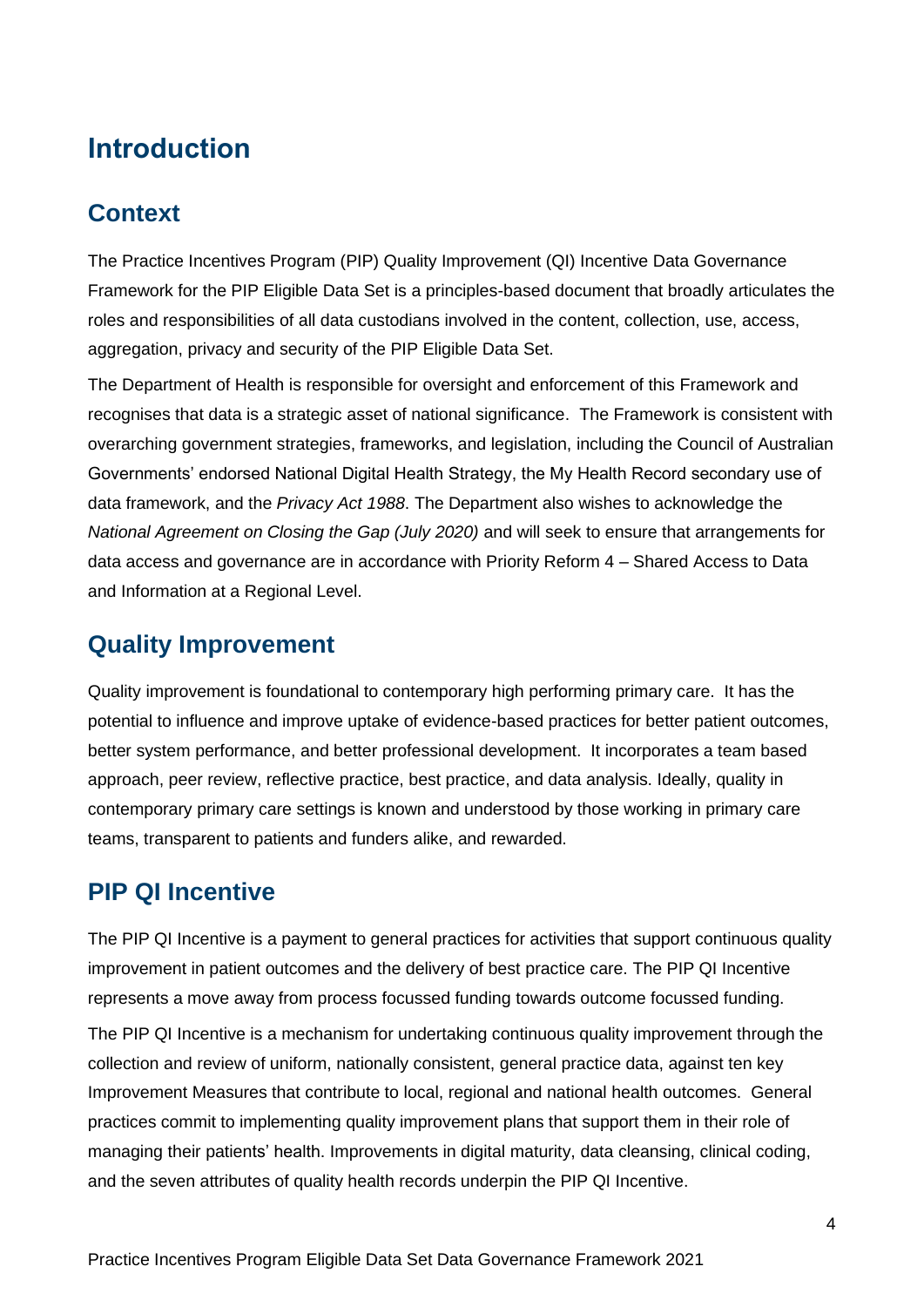Data collected through the PIP QI Incentive has the potential to benefit patients directly. For example, Improvement Measures allow the practice to understand what proportion of their patients may benefit from preventative treatments, or may need recall to ensure effective management of a specified chronic disease, such as diabetes. This can help delay progression of the condition, improve quality of life, increase life expectancy, and decrease the need for high cost interventions.

By using the PIP Eligible Data Set as a common baseline PIP QI aims to drive quality improvement, and to provide clear guidance to general practices and general practitioners that elect to participate in the incentive.

#### <span id="page-5-0"></span>**PIP Eligible Data Set**

The PIP Eligible Data Set supports the implementation, management and ongoing development of the PIP QI Incentive. The PIP Eligible Data Set demonstrates general practice improvement in quality of care and patient outcomes across key health priority areas. It also informs regional health planning and service delivery, and national health policy.

The PIP Eligible Data Set is de-identified patient data, aggregated at the practice level that can be analysed by the demographic and clinical factors specified in the **PIP [Eligible Data Set Data](https://www1.health.gov.au/internet/main/publishing.nsf/Content/PIP-QI_Incentive_guidance)  [Governance Framework](https://www1.health.gov.au/internet/main/publishing.nsf/Content/PIP-QI_Incentive_guidance)**.

It is comprised of only those fields required to:

- Calculate the PIP QI ten improvement measures; and
- Conduct approved analysis (such as sex and age) in accordance with the PIP Eligible Data Set Data Governance Framework (see Principle 4).

Any other data shared by a general practice with a third party, which is not for the purposes of PIP QI, is outside the scope of this Framework.

#### <span id="page-5-1"></span>**Principles**

The PIP Eligible Data Set Data Governance Framework is a principles based document that articulates the five broad principles and responsibilities that underpin the governance of the PIP Eligible Data Set:

- 1. Privacy
- 2. Content
- 3. Collection, use and access
- 4. Aggregation
- 5. Security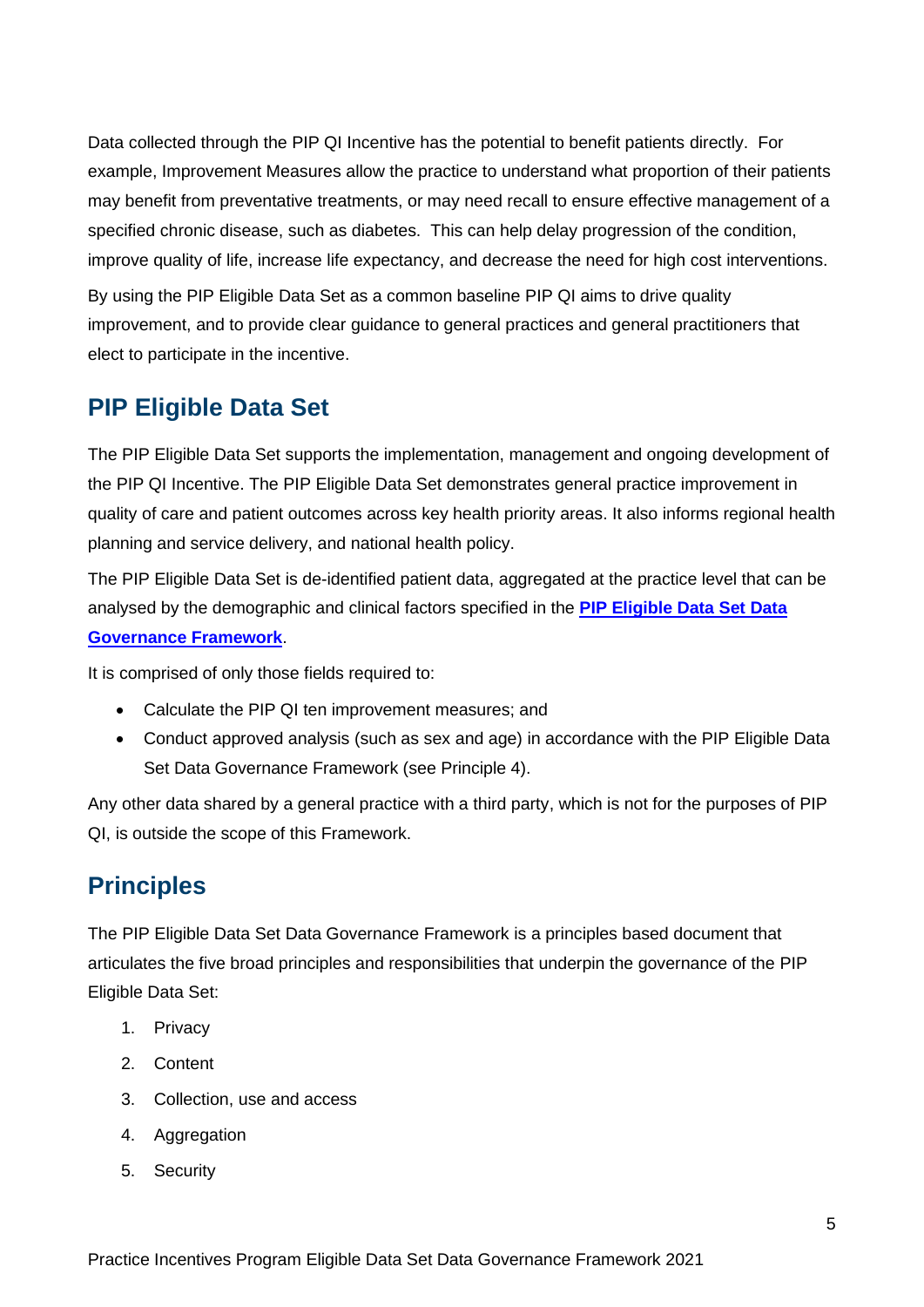### **Data Custodians**

#### <span id="page-6-0"></span>**Context**

The PIP Eligible Data Set Data Governance Framework governs the data custodians involved in aggregating the data into the PIP Eligible Data Set at local, regional and national levelThe PIP Eligible Data Set is comprised of the data extracted from participating general practices based on the specified Quality Improvement Measures. The aggregate data is analysed at both regional and national levels to inform broader public health policy, planning and service delivery.

#### <span id="page-6-1"></span>**Rationale**

Simple, clear rules and guidance on the specific roles and responsibilities for data content, collection, use, access, aggregation, privacy, security, and data ownership for local, regional and national data custodians of the PIP Eligible Data Set.

#### <span id="page-6-2"></span>**Details**

#### <span id="page-6-3"></span>**PIP Eligible Data Set – Local Data Custodians**

DESCRIPTION: Participating general practices control collection, use, access, privacy and security of data at the general practice level and are designated local data custodians.

ROLE: Ensure the accuracy and completeness of the data contained in their clinical information systems and use it to improve the quality of patient care and outcomes.

RESPONSIBILITIES: All general practices have sensitive, personal information and health information about patients contained in their clinical information system and/or paper filing system. General practitioners have existing professional and legal obligations to ensure the information contained in their patient files is current, accurate, securely stored, and confidential. Accredited general practices also obtain specific patient consent for transferring health information to third parties for quality improvement and clinical audit activities. These responsibilities do not change for general practices participating in the PIP QI Incentive.

Participating PIP QI Incentive general practices have the opportunity to receive assurance that any arrangements they enter into with their chosen method of data extraction either via data extraction companies, clinical information system providers or regional data custodians are sufficient to continue to comply with their existing privacy and security obligations. They also continue to ensure security updates and/or patches issued by their clinical information system provider, or by their data extraction provider are installed.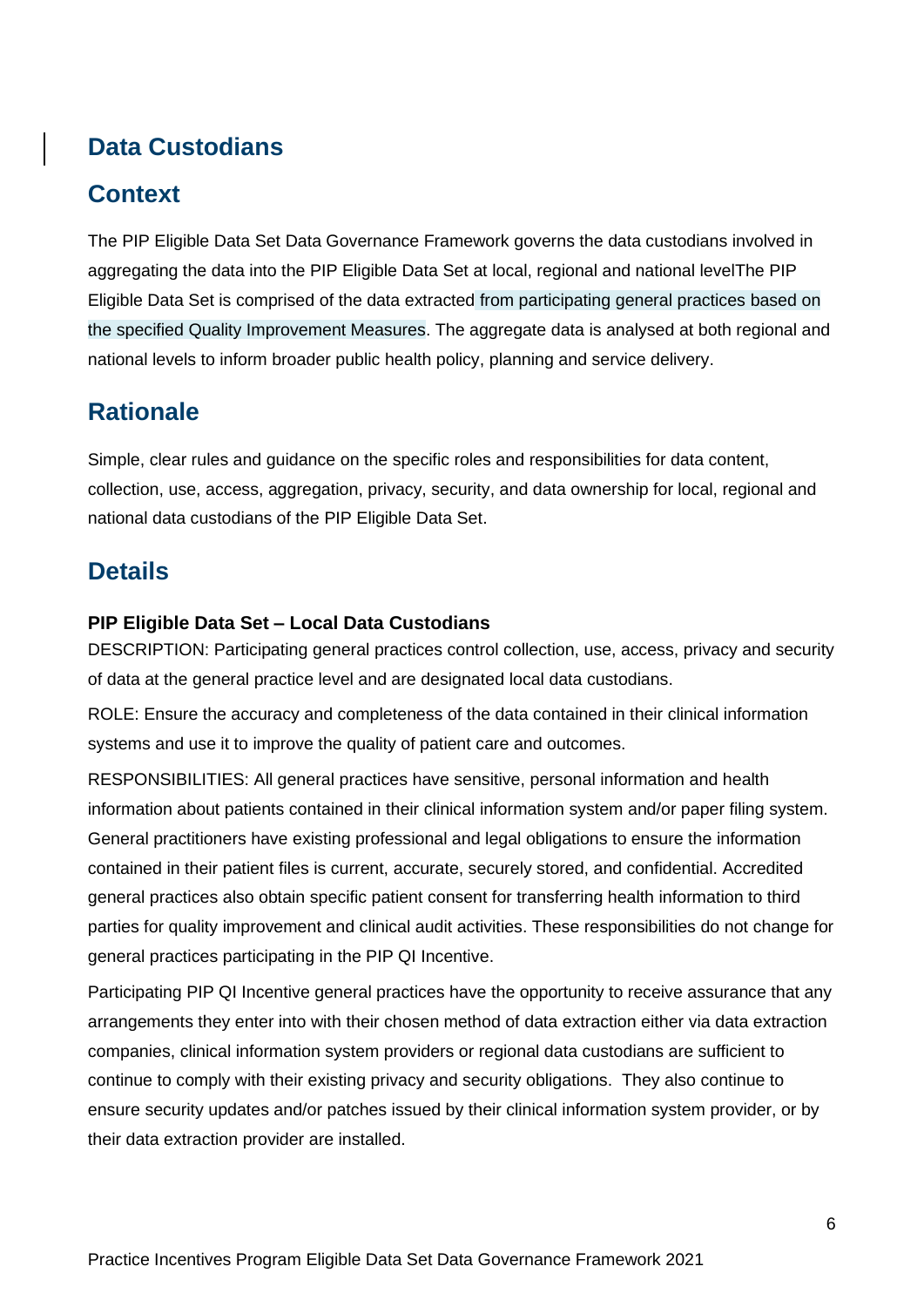#### <span id="page-7-0"></span>**PIP Eligible Data Set – Regional Data Custodians**

DESCRIPTION: Primary Health Networks (PHNs) aggregate and control collection, use, access, privacy and security of data at the regional level and are designated regional data custodians. ROLE: Extract or receive and then analyse the PIP Eligible Data Set to support participating general practices implement quality improvement activities. Supply de-identified aggregate PIP Eligible Dataset on a quarterly basis as agreed between the National and Regional data custodians.

RESPONSIBILITIES: Regional data custodians are responsible for ensuring robust data extraction of the PIP Eligible Data Set from general practices or robust receipt and importation of the PIP Eligible Data Set from a general practice's clinical information system with the necessary security, privacy and safeguards in place. They also ensure prompt installation of all security updates or patches in their information technology systems. They set up user accounts, manage and monitor access, and ensure audit trails by unique user identification are available. They execute licenses and contracts with data extraction companies that are current and fit for purpose with all necessary security and privacy safeguards in place. They extract (when a practice is using their PHNs preferred method of data extraction) and receive (when a practice is using their clinical information system) and analyse the PIP Eligible Data Set to support practices implement quality improvement activities. They use their best endeavours to apply appropriate methods and techniques to ensure the aggregated PIP Eligible Dataset is of sufficient quality and standard prior to releasing to the National Data Custodian.

#### <span id="page-7-1"></span>**PIP Eligible Data Set – National Data Custodian**

DESCRIPTION: The Australian Institute of Health and Welfare (AIHW) aggregates and controls collection, use, access, privacy and security of data at the national level and is the designated national data custodian of the PIP Eligible Data Set.

ROLE: Analyse the PIP Eligible Data Set for population health planning, policy development, program management, disease burden analysis, and relevant trends. Prepare, consult on and release a publicly available report through the appropriate governance arrangements.

RESPONSIBILITIES: The national data custodian is responsible for managing the use, disclosure and protection of source data, any access requests and associated ethics processes, periodic evaluation and review to assess whether the use of the data is meeting the intended health related benefits. The national data custodian is also responsible for the maintenance of infrastructure necessary for ensuring data security, including secure servers and remote access protocols.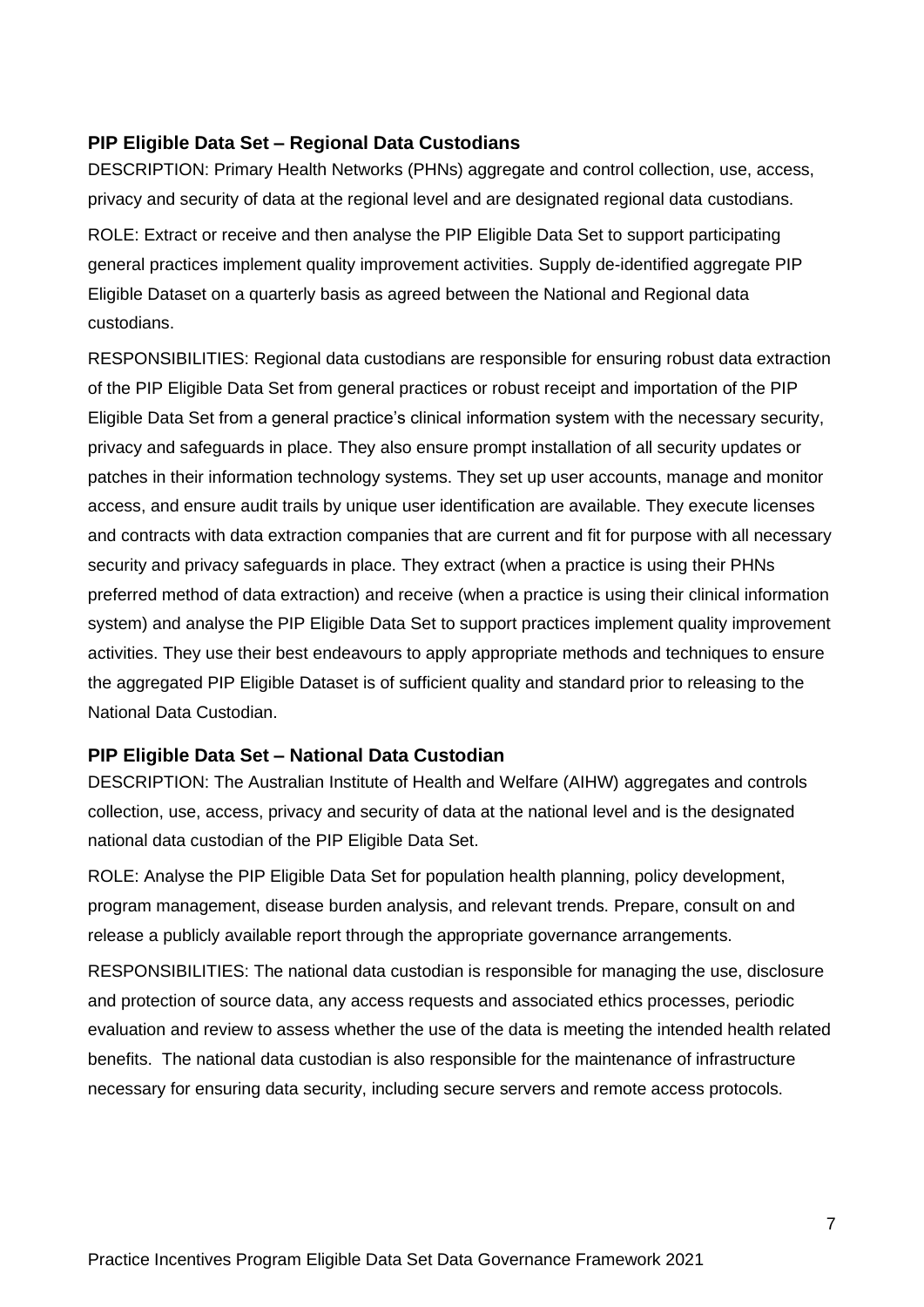# <span id="page-8-0"></span>**Principle 1 – Privacy – Protection of the privacy of individuals is maximised**

### <span id="page-8-1"></span>**Context**

Collection, use and access of the PIP Eligible Data Set must comply with all relevant overarching legal requirements to ensure the privacy of individual patients.

### <span id="page-8-2"></span>**Rationale**

Australians expect strong safeguards to ensure their health information is safe and secure, that the privacy of their health information is respected, and their rights protected. All healthcare providers in Australia have professional and legal obligations to protect their patients' health information. The PIP QI Incentive is safeguarding privacy by only using a specified, limited, de-identified data set, and by obtaining evidence of the assurance process before, during and after de-identification.

#### <span id="page-8-3"></span>**Details**

Personal information is protected by law. All local, regional and national data custodians have current privacy notices and privacy policies consistent with the *Privacy Act 1988*, and relevant state or territory legislation.

#### <span id="page-8-4"></span>**Privacy of individual patients**

The protection of patient privacy is paramount. No personally identifying information of any patient is provided as part of the PIP Eligible Data Set to regional data custodians or the national data custodian. The PIP Eligible Data Set is not linked to other data sets if such linkage could reasonably result in the data being re-identified.

#### <span id="page-8-5"></span>**Privacy of participating general practices and general practitioners**

Regional data custodians collect identifying information of general practitioners and general practices participating in the PIP QI Incentive. This identifying information is not part of the PIP Eligible Data Set. It is collected to administer the PIP QI Incentive: to analyse the data, create quality improvement plans, assign the quality improvement plan to the correct general practitioner and/or general practice, and to confirm eligibility of the general practice to receive the PIP QI Incentive payment. The provision of identifying information to the Department of Health and the Department of Human Services occurs to administer the program, including program compliance, statistics and research, policy development, payment of the incentive, and accountability for the expenditure of Commonwealth funds.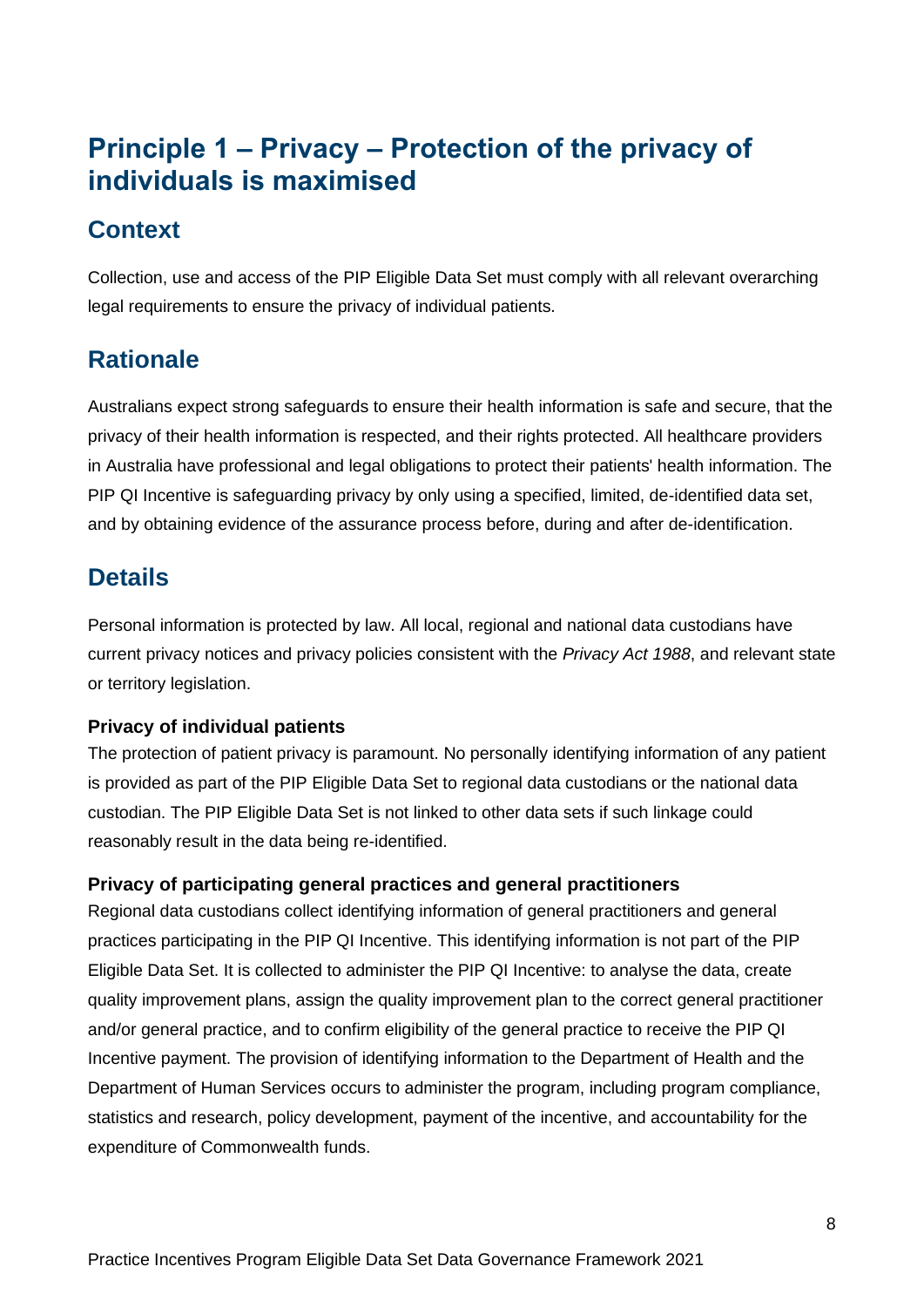#### <span id="page-9-0"></span>**Local Data Custodians protection of privacy**

General practices use robust data extraction tools that de-identify patient information so they can confidently share that information with third parties. Practice culture combined with digital systems enable them to meet their existing obligations to keep their patients' health information secure and private, and they know that any de-identified health data shared is to improve patient outcomes.

If a practice has developed their own solution to submit the PIP Eligible Data Set, the practice must ensure that individual privacy is protected in the process of preparing and supplying de-identified data to the regional data custodian.

#### <span id="page-9-1"></span>**Regional Data Custodians protection of privacy**

Regional data custodians ensure that an individual's privacy is protected in the process of preparing, supplying and receiving de-identified data from local data custodians to the PIP Eligible Data Set (unless the practice has developed their own solution to submitting the PIP Eligible Data Set). Proven methods reduce the risk of breaching an individual's privacy to very low levels. This is formalised in data sharing and licensing agreements with general practices and with data extraction companies. Regional data custodians have data governance committees to oversee their data governance frameworks, data policies, data procedures, data guidelines, and risk management plans that include specifications for audit trails, the notification and management of data breaches, and disaster recovery plans.

#### <span id="page-9-2"></span>**National Data Custodian protection of privacy**

The national data custodian ensures privacy policies and privacy notices comply with all relevant legislation. No identifying information is provided to the national data custodian.

<span id="page-9-3"></span>Note: Regional data custodians or the national data custodian cannot re-identify the PIP Eligible Data Set.

- **[Privacy Act 1988](https://www.legislation.gov.au/Details/C2018C00292)** and Australian Privacy Principles for APP entities: specifically APP 10, 11, 12 and 13
- Privacy fact sheets **[49](https://www.oaic.gov.au/individuals/privacy-fact-sheets/health-and-digital-health/privacy-fact-sheet-49)** and **[50](https://www.oaic.gov.au/individuals/privacy-fact-sheets/health-and-digital-health/privacy-fact-sheet-50)** Office of the Australian Information Commissioner
- State and Territory privacy laws
- **[Guidelines approved under Section 95A of the Privacy Act 1988](https://nhmrc.gov.au/about-us/publications/guidelines-approved-under-section-95a-privacy-act-1988)** National Health and Medical Research Council, 2014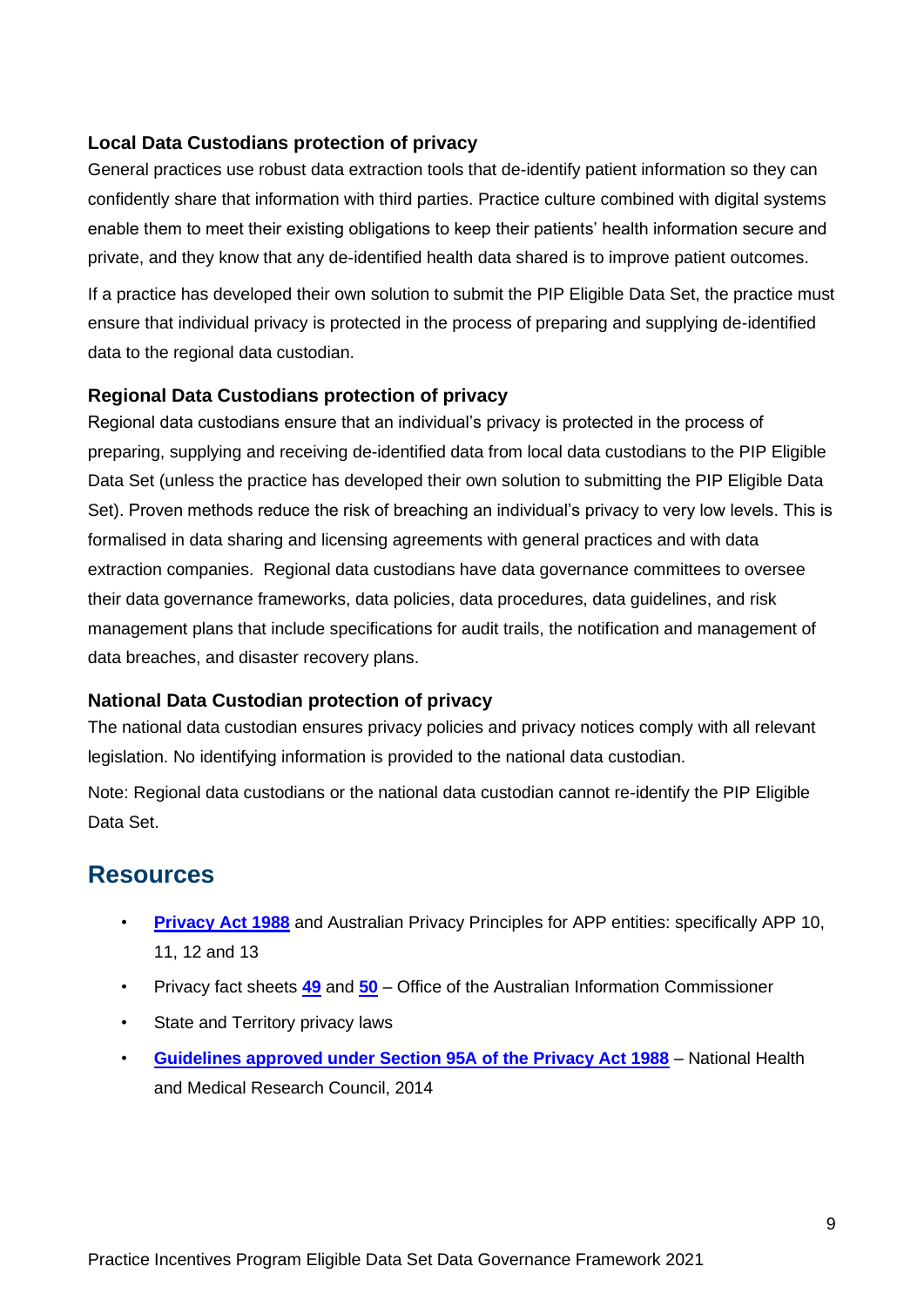# <span id="page-10-0"></span>**Principle 2 – Content – PIP Eligible Data Set is clearly defined**

#### <span id="page-10-1"></span>**Context**

The PIP Eligible Data Set aims to support quality improvement by providing a consistent method of benchmarking and tracking improvement in patient quality of care and outcomes. The PIP Eligible Data Set is designed to aid local, regional and national primary care quality improvement.

### <span id="page-10-2"></span>**Rationale**

To ensure national consistency the PIP Eligible Data Set has clear specifications with defined terminology and clear rules for the calculation of each PIP Quality Improvement Measure.

#### <span id="page-10-3"></span>**Details**

The Improvement Measures are:

- 1. Proportion of patients with diabetes with a current HbA1c result
- 2. Proportion of patients with a smoking status
- 3. Proportion of patients with a weight classification
- 4. Proportion of patients aged 65 and over who were immunised against influenza
- 5. Proportion of patients with diabetes who were immunised against influenza
- 6. Proportion of patients with COPD who were immunised against influenza
- 7. Proportion of patients with an alcohol consumption status
- 8. Proportion of patients with the necessary risk factors assessed to enable CVD assessment
- 9. Proportion of female patients with an up-to-date cervical screening
- 10. Proportion of patients with diabetes with a blood pressure result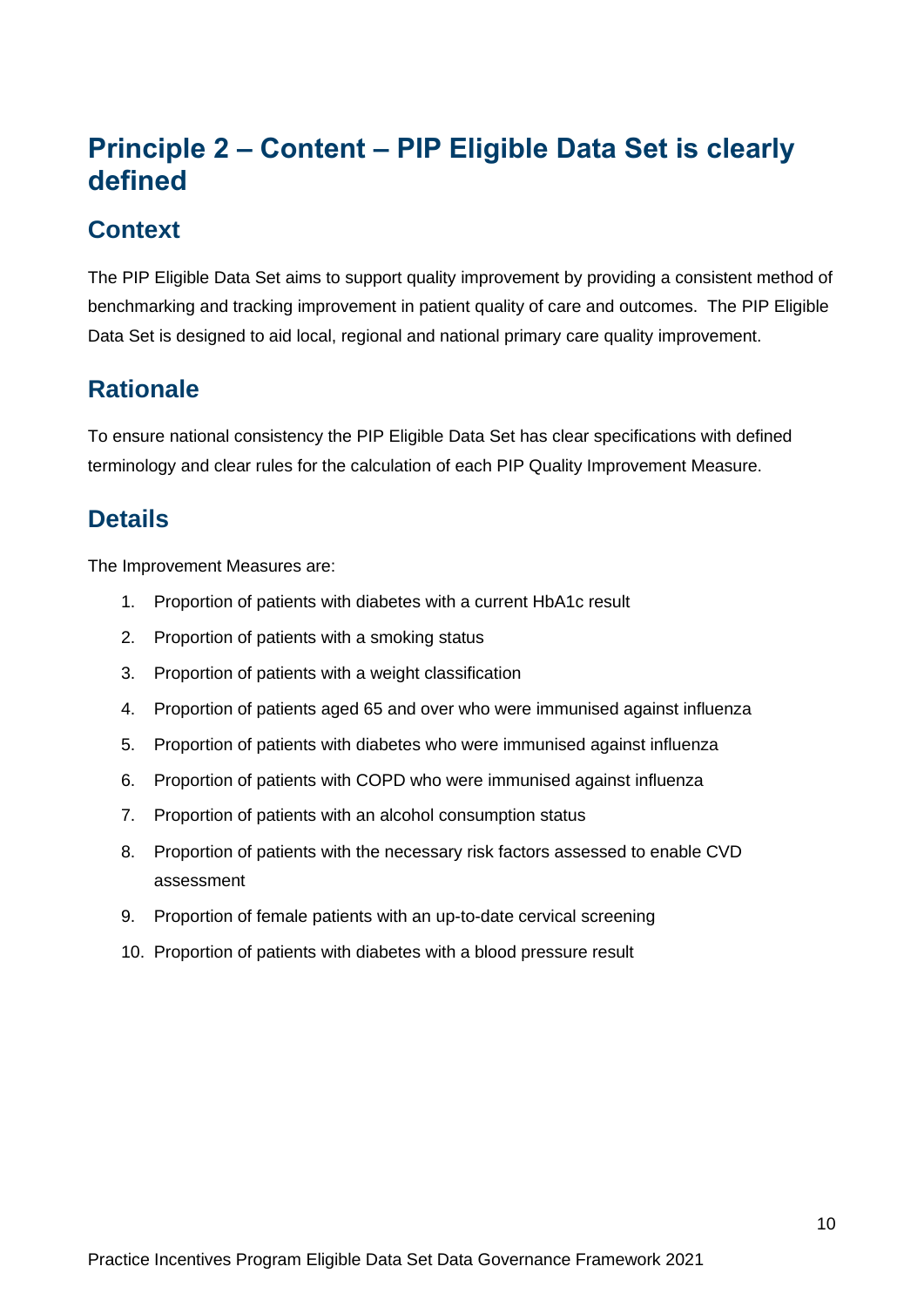### <span id="page-11-0"></span>**Specifications**

Each Improvement Measure that forms part of the PIP Eligible Data Set is consistently and precisely specified. Any future Improvement Measures will be specified the same way.

The PIP Eligible Data Set specifications promote consistent data analysis and interpretation:

- definition
- **rationale**
- computation description, including method of calculation, numerator and denominator
- computation
- numerator data element and source
- numerator data source attributes: data source, frequency, data custodian
- denominator data element and source
- denominator data source attributes: data source, frequency, data custodian
- **interpretation**
- disaggregation data
- disaggregation data elements
- aggregation data
- aggregation data elements
- <span id="page-11-1"></span>• references.

- PIP QI Guidelines, 2018
- PIP QI Data Specifications, 2020
- **[Privacy Act 1988](https://www.legislation.gov.au/Details/C2018C00292)**
- **[Standards for General Practice 5th edition](https://www.racgp.org.au/your-practice/standards/standards-for-general-practices-(5th-edition)/)** Royal Australian College of General **Practitioners**
- Impact of Digital Health on the Safety and Quality of Health Care, Australian Commission on Safety and Quality Care in Health Care, 2018
- **[Practice level indicators of safety and quality for primary health care](https://www.safetyandquality.gov.au/our-work/indicators/practice-level-indicators-of-safety-and-quality-for-primary-health-care/)** specification Australian Commission on Safety and Quality Care in Health Care, 2012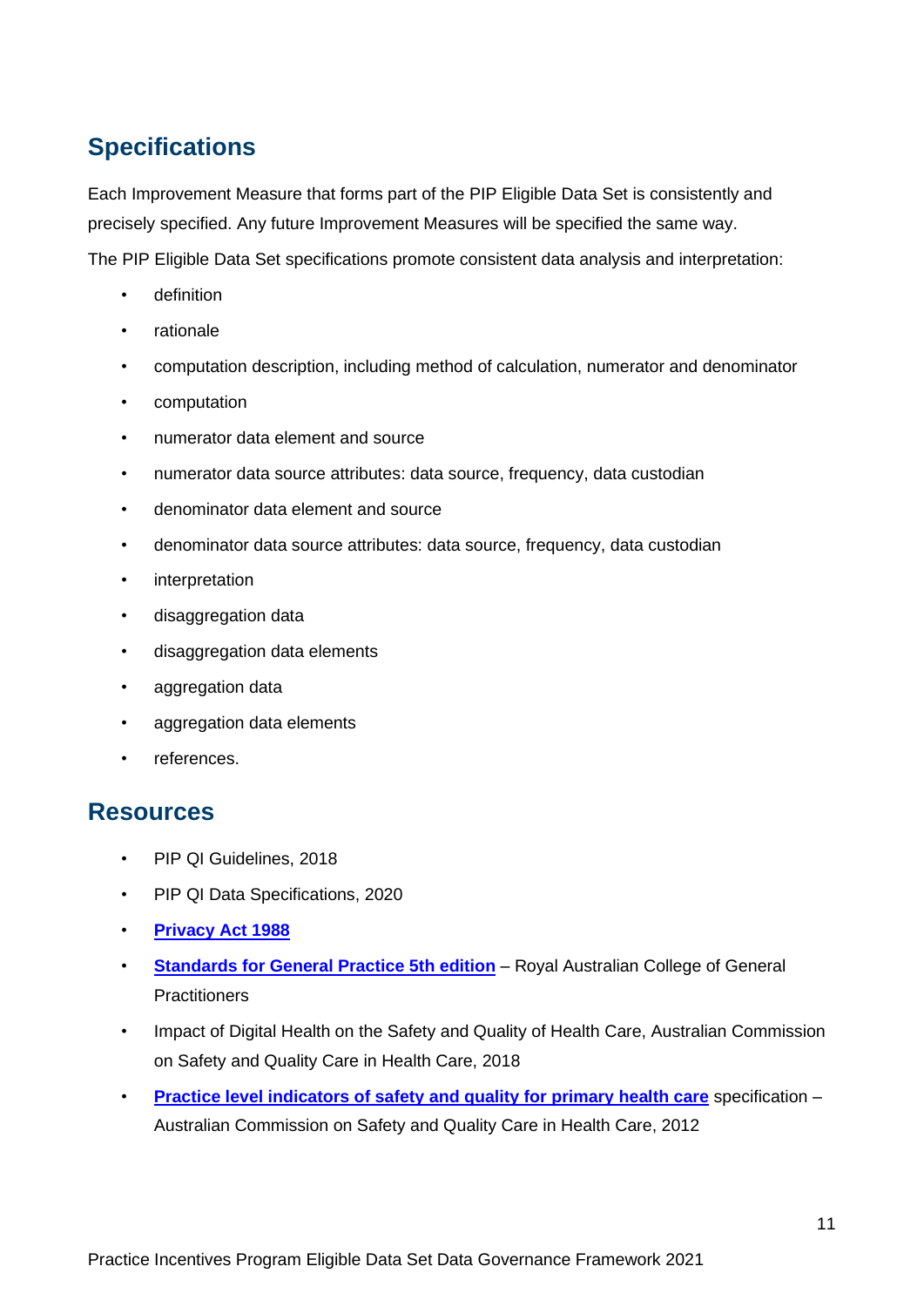# <span id="page-12-0"></span>**Principle 3 – Collection, Use and Access – PIP Eligible Data Set management is consistent**

#### <span id="page-12-1"></span>**Context**

The PIP Eligible Data Set is a national data asset. Collection, use and access to the PIP Eligible Data Set is consistently and transparently managed throughout Australia.

### <span id="page-12-2"></span>**Rationale**

The PIP Eligible Data Set provides the foundation for a national data set for primary care quality improvement.

#### <span id="page-12-3"></span>**Details**

The PIP Eligible Data Set supports the implementation, management and ongoing development of the PIP QI Incentive. De-identified aggregate data in key areas of patient quality of care and outcomes are analysed to inform quality improvement plans. Future iterations will respond to emerging evidence on areas of high need.

### <span id="page-12-4"></span>**Collection**

A significant proportion of general practices exchange de-identified healthcare data from their clinical information system with third parties via secure third party data extraction tools. Data extraction and transfer occurs under data sharing and licensing agreements between third parties and general practices, using robust data extraction tools. Regional data custodians only collect or receive the PIP Eligible Data Set from general practices that participate in the PIP QI Incentive.

The Department of Health requires that:

- Contemporary de-identification methods and techniques are appropriately applied before any data is collected and made accessible to regional data custodians.
- No patient identified personal or health information is removed or stored externally from the general practice's clinical information system.

Note: No data leaves the general practice without the practice's permission.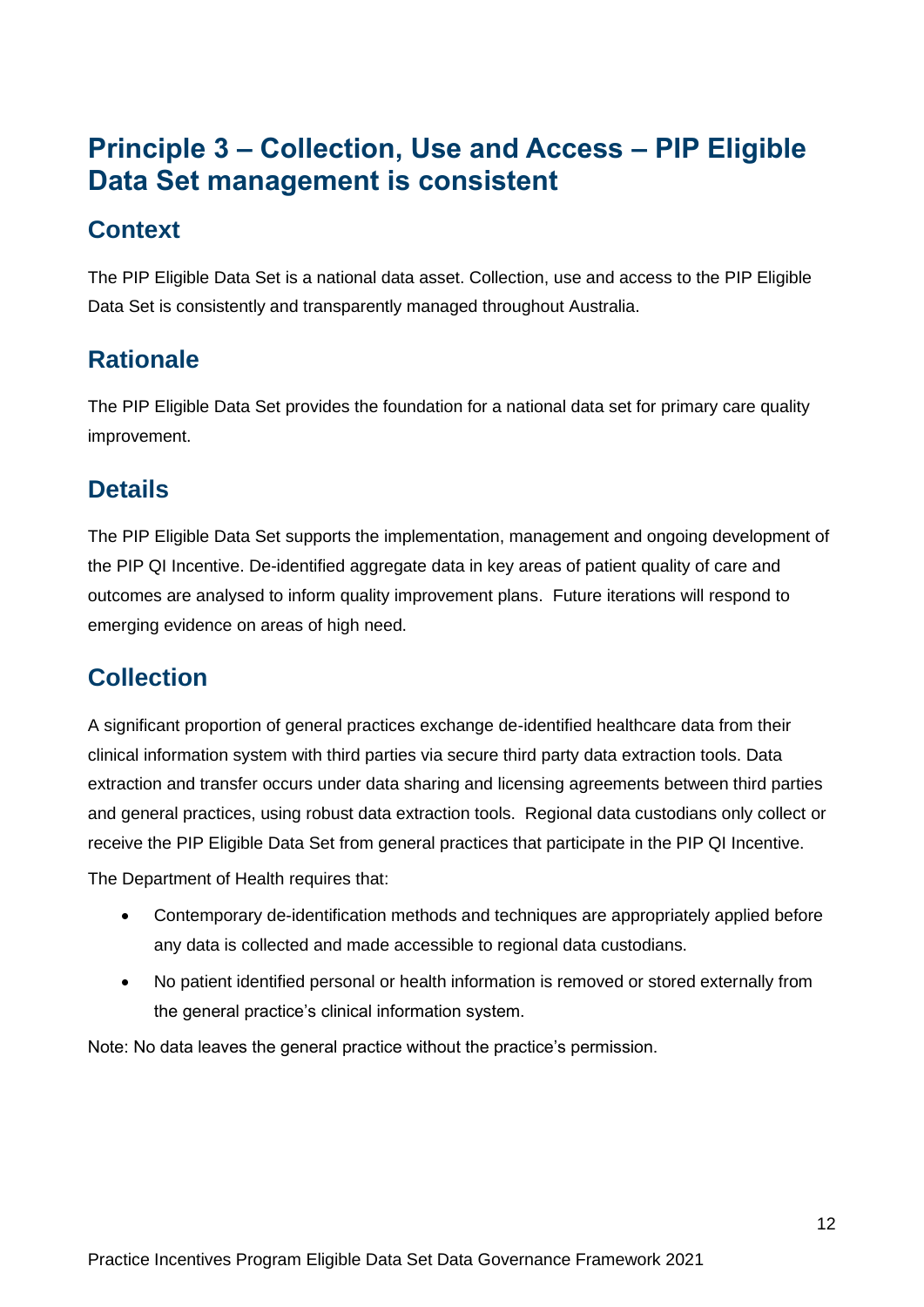#### <span id="page-13-0"></span>**Use**

The PIP Eligible Data Set aims to:

- 1. improve the quality of care and patient outcomes
- 2. improve the capacity for general practices to benchmark their activities against peers on an agreed set of improvement measures;
- 3. provide nationally consistent, comparable data against specified quality improvement measures to create regional and national health data sets;
- 4. contribute to service planning and population health mapping at different levels including, PHN boundaries, local health districts, jurisdictional boundaries, and national; and
- 5. confirm participant eligibility for the receipt of Commonwealth funding under the PIP QI incentive.

#### <span id="page-13-1"></span>**Prohibited Use**

The PIP Eligible Data Set is prohibited from being commercialised by any data custodians.

Note: The patient information within the PIP Eligible Data Set remains de-identified at regional and national levels. The only data custodian with access to identified information is the local data custodian (participating general practice).

#### <span id="page-13-2"></span>**Access**

The national data custodian manages applications to access the PIP Eligible Data Set. In summary, applications must comply with any guidance issued, be made in writing to the national data custodian, be published on a searchable register, and only be for one of the five uses described above. Assessment includes trusted users and the Five Safes Framework for effective use of sensitive data.

- <span id="page-13-3"></span>• **[Framework to guide the secondary use of My Health Record system data](http://www.health.gov.au/internet/main/publishing.nsf/Content/eHealth-framework)** – Department of Health, 2018
- **[Australian Code for the Responsible Conduct of Research](https://nhmrc.gov.au/about-us/publications/australian-code-responsible-conduct-research-2018#block-views-block-file-attachments-content-block-1)** National Health and Medical Research Council, 2018
- **[National Safety and Quality Health Service Standards, Second Edition](https://www.safetyandquality.gov.au/wp-content/uploads/2017/12/National-Safety-and-Quality-Health-Service-Standards-second-edition.pdf)** Australian Commission on Safety and Quality Care in Health Care, 2017
- **[Five Safes Framework](https://www.aihw.gov.au/about-our-data/data-governance/the-five-safes-framework)** Australian Institute of Health and Welfare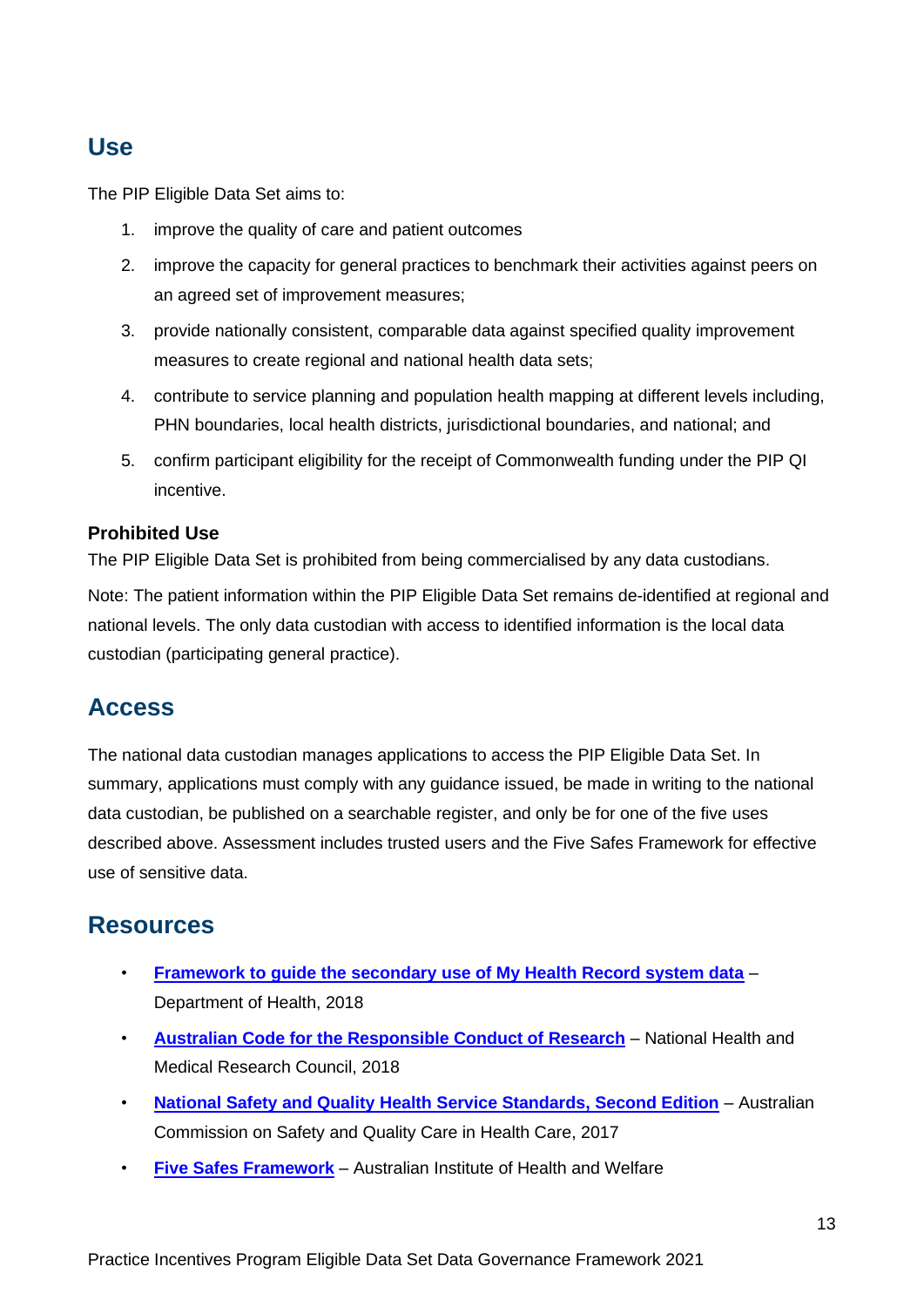# <span id="page-14-0"></span>**Principle 4 – Aggregation – PIP Eligible Data Set is managed according to clear protocols**

#### <span id="page-14-1"></span>**Context**

The PIP Eligible Data Set is aggregated at regional and national levels, and disaggregated where relevant. This aids public health policy, planning, service delivery, and trend analysis. Data sharing agreements, data storage and security policies, and data custodians support aggregation and disaggregation.

### <span id="page-14-2"></span>**Rationale**

Governments, PHNs, researchers, scientists, and the health informatics community may access the de-identified data in the PIP Eligible Data Set for research to help deliver insights on health trends and deliver population health improvements. The national data custodian will determine exact arrangements.

# <span id="page-14-3"></span>**Details**

Aggregation, disaggregation and linkage of the PIP Eligible Data Set at various geographic, demographic and clinical levels will be permitted. Permissions for all data custodians will be established in line with suppression rules determined by the national data custodian. The PIP Eligible Data Set will not be linked to other data sets if such linkage could reasonably result in the PIP Eligible Data Set being re-identified.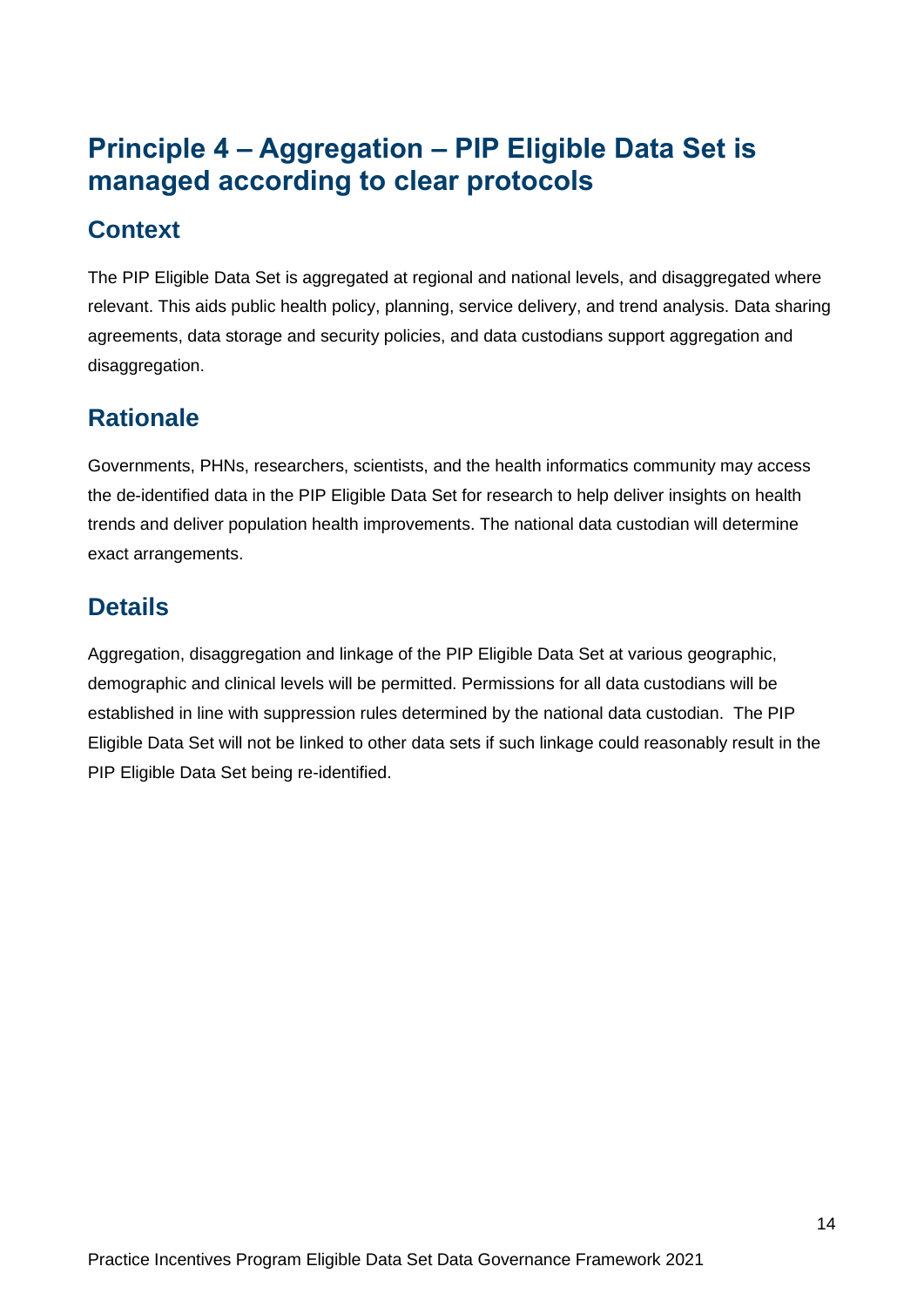|  | Table 1: Aggregation and disaggregation permissions |
|--|-----------------------------------------------------|
|--|-----------------------------------------------------|

<span id="page-15-0"></span>

| <b>Group</b> | <b>Type</b>                           | <b>Local Data</b><br><b>Custodian</b> | <b>Regional Data</b><br><b>Custodian</b> | <b>National Data</b><br><b>Custodian</b> |
|--------------|---------------------------------------|---------------------------------------|------------------------------------------|------------------------------------------|
| Geographic   | Local practice                        | ☑                                     | ☑                                        |                                          |
| level        | Suburb                                | ☑                                     | $\Delta$                                 |                                          |
|              | Post code                             | ☑                                     |                                          |                                          |
|              | <b>District</b>                       |                                       | ☑                                        | $\mathbf{Z}^1$                           |
|              | Region                                |                                       | $\Delta$                                 | $\mathbf{Z}^1$                           |
|              | <b>PHN Boundary</b>                   |                                       | $\Delta$                                 | $\mathbf{Z}^1$                           |
|              | <b>Modified Monash</b><br>Model       |                                       | ☑                                        | $\mathbf{Z}^1$                           |
|              | Rural, Remote &<br>Metropolitan Areas |                                       | ☑                                        |                                          |
|              | SA <sub>1</sub>                       |                                       | $\overline{\mathbf{M}}$                  |                                          |
|              | SA <sub>2</sub>                       |                                       | $\Delta$                                 |                                          |
|              | SA <sub>3</sub>                       |                                       | ☑                                        | $\mathbf{Z}^1$                           |
|              | <b>Jurisdiction</b>                   |                                       |                                          | ☑                                        |
|              | National                              |                                       |                                          | ☑                                        |
| Demographics | Sex                                   | ☑                                     | ☑                                        | ☑                                        |
|              | Age (five year<br>brackets)           | ☑                                     | ☑                                        | ☑                                        |
|              | <b>ATSI status</b>                    | ☑                                     | $\Delta$                                 | ☑                                        |
| Clinical     | Type 1 Diabetes                       | ☑                                     | ☑                                        | ☑                                        |
|              | Type 2 Diabetes                       | ☑                                     | ☑                                        | $\triangledown$                          |
|              | <b>COPD</b>                           | ☑                                     | ☑                                        | ☑                                        |
|              | Weight classification                 | ☑                                     | $\Delta$                                 | $\Delta$                                 |
|              | Smoking status                        | ☑                                     | $\Delta$                                 | ☑                                        |
|              | Cervical screening<br>status          | ☑                                     | $\overline{\mathsf{M}}$                  | $\overline{\mathsf{M}}$                  |
|              | Influenza<br>immunisation status      | ☑                                     | $\Delta$                                 | $\Delta$                                 |
|              | Alcohol consumption<br>status         | ☑                                     | $\Delta$                                 | $\Delta$                                 |
|              | CVD assessment                        | ☑                                     | $\Delta$                                 | $\Delta$                                 |
|              | Blood pressure status                 | ☑                                     | ☑                                        | ☑                                        |

<sup>1</sup> Identified for potential future use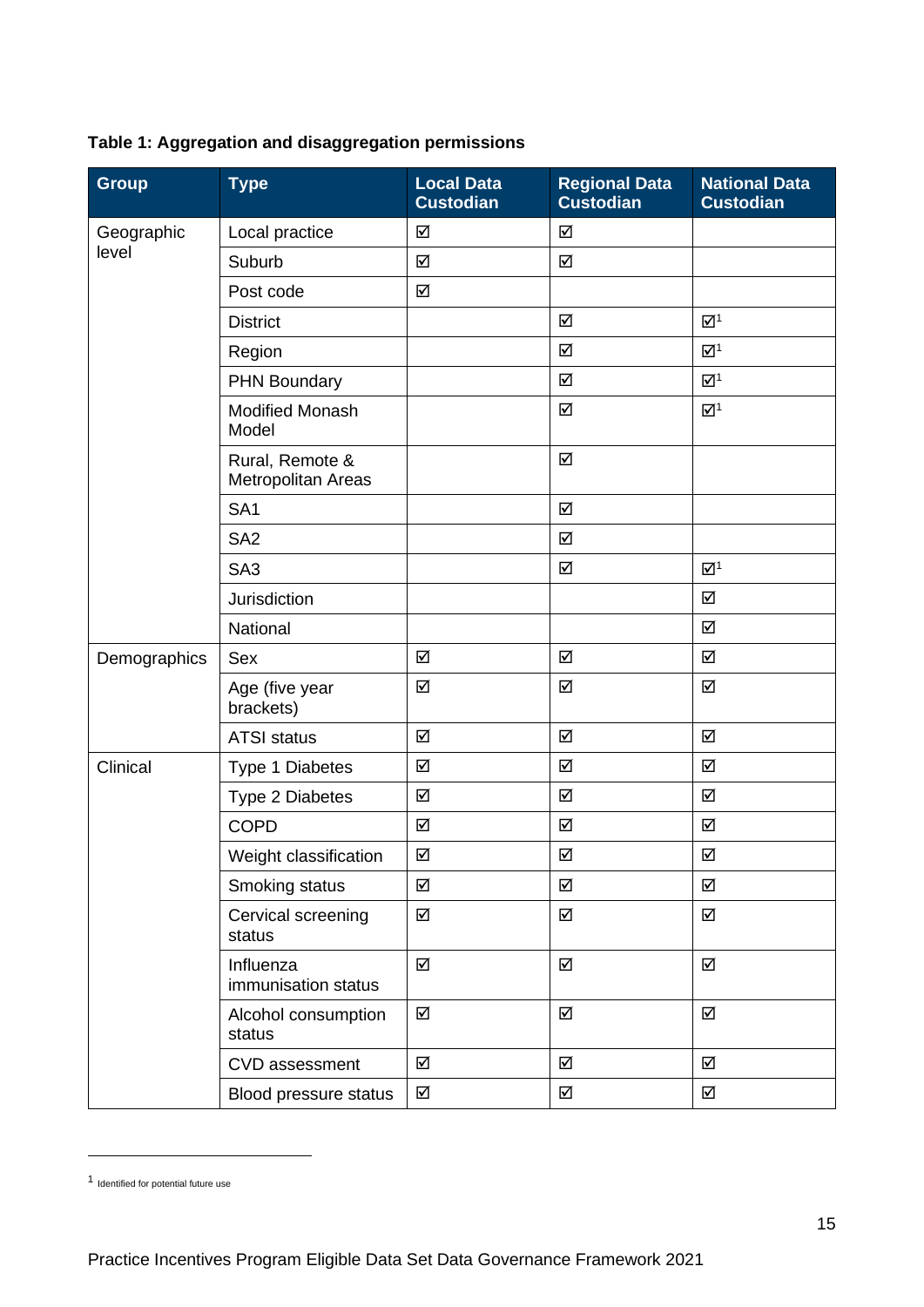- <span id="page-16-0"></span>• **[Standards for General Practice 5th edition](https://www.racgp.org.au/your-practice/standards/standards-for-general-practices-(5th-edition)/)** – Royal Australian College of General **Practitioners**
- **[Australian Code for the Responsible Conduct of Research](https://nhmrc.gov.au/about-us/publications/australian-code-responsible-conduct-research-2018#block-views-block-file-attachments-content-block-1)** National Health and Medical Research Council, 2018
- **[Ethical considerations in quality assurance and evaluation activities](https://nhmrc.gov.au/about-us/publications/ethical-considerations-quality-assurance-and-evaluation-activities)** National Health and Medical Research Council, 2014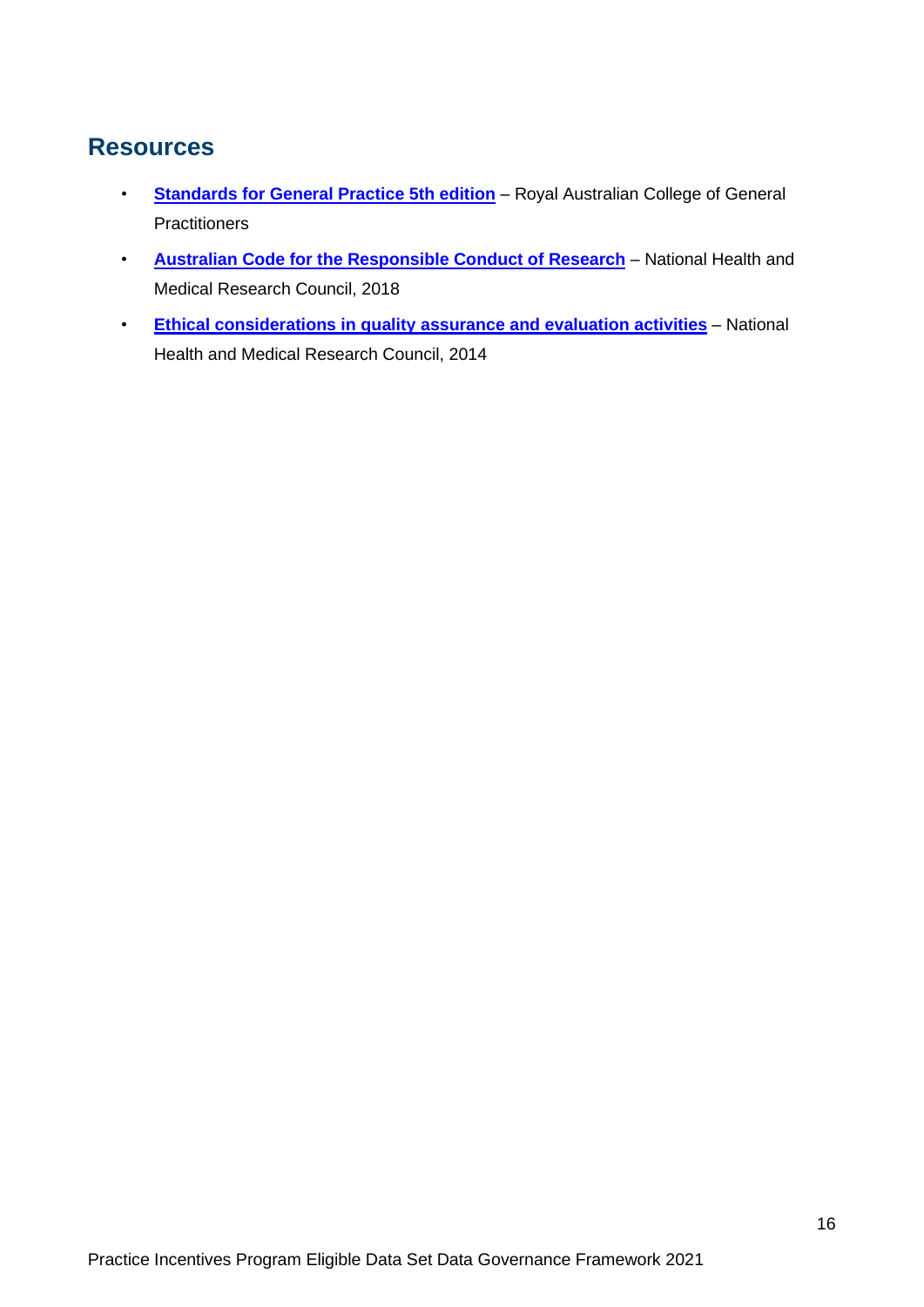### **Principle 5 – Security – PIP Eligible Data Set confidentiality, integrity, and availability is maintained**

### <span id="page-17-0"></span>**Context**

Collection, transfer, access and storage of the PIP Eligible Data Set is undertaken in a secure manner to maintain the three pillars of security: confidentiality, integrity, and availability.

# <span id="page-17-1"></span>**Rationale**

General practitioners have existing professional obligations and legal requirements to keep their patients' health information secure and private. Strong security and risk management frameworks that protect sensitive information while also enabling the safe and efficient sharing of information are vital. They are essential to building trust and enabling quality improvement activities. General practitioners need confidence in the security of the digital systems that enable them to share deidentified patient information with third parties. They also need assurances that the PIP Eligible Data Set is used appropriately to help them improve patient outcomes.

### <span id="page-17-2"></span>**Details**

Storage of the PIP Eligible Data Set meets the requirements for health data stored in Australia as determined by the Australian Digital Health Agency, and data custodians will comply with the best practice guides when issued in 2019. All data custodians monitor changes in technology and data science to anticipate new confidentiality and integrity threats. They use this knowledge to inform their security and risk approach.

Data custodians and data extraction companies detail who is responsible for which aspects of confidentiality, integrity and availability, including but not limited to, transfer protocols, secure delivery, access authentication, audit trails, and management of data breaches. Data custodians consider strategies to mitigate cyber security incidents, including the applicability of the Essential Eight.

#### <span id="page-17-3"></span>**Confidentiality is maintained with appropriate controls**

- Data custodians implement role based access controls based on specified business needs
- Data custodians identify, mitigate and accept risks
- Data custodians encrypt sensitive data at rest and in transit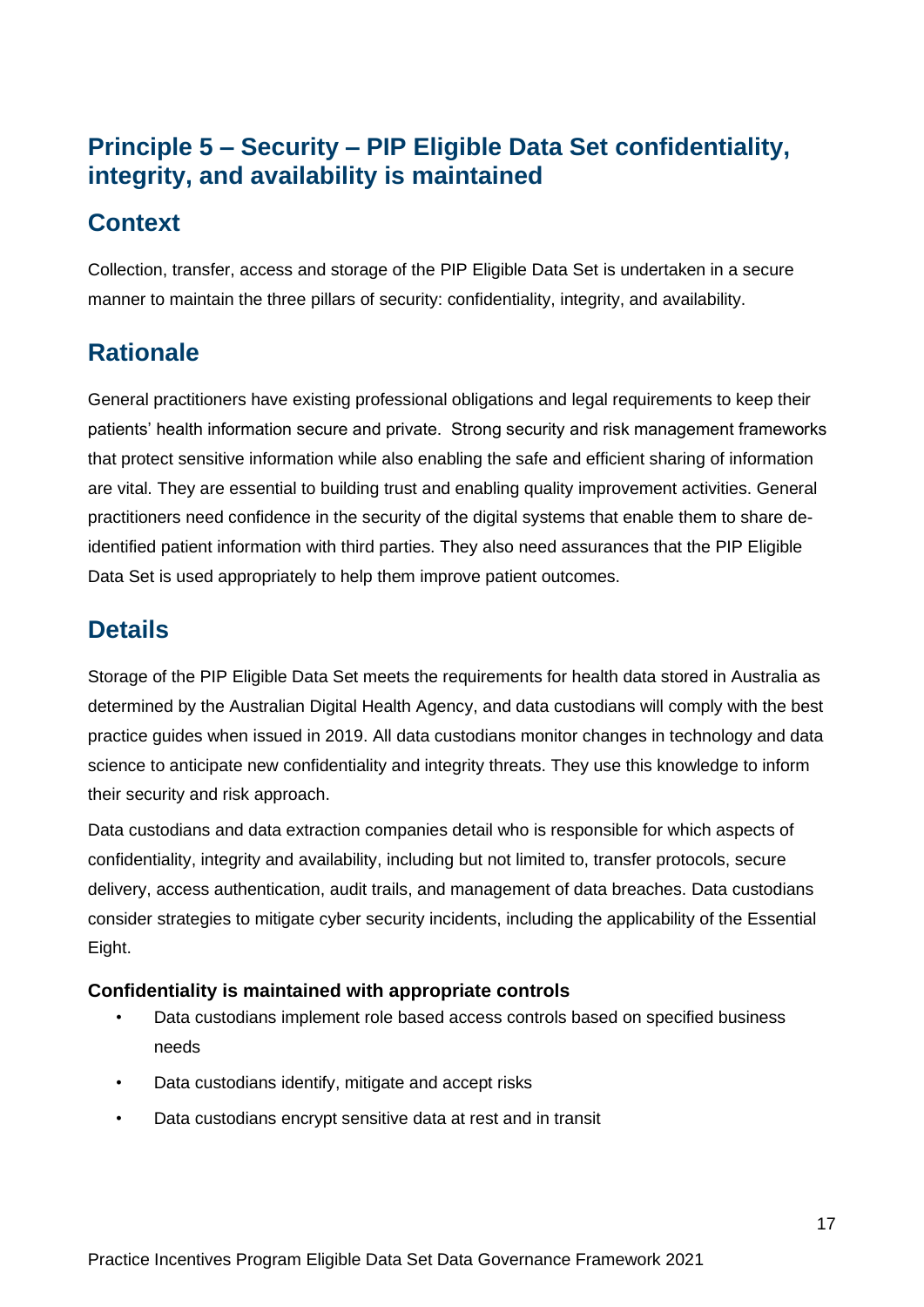#### <span id="page-18-0"></span>**Integrity is maintained during data extraction, transfer and storage**

- Data custodians and data extraction companies control access to the data at all times
- Data custodians maintain logs of all access, change, and transit of data
- Transfer of PIP Eligible Data Sets from local data custodians to regional and national data custodians meets the data storage specifications of the Australian Digital Health Agency

#### <span id="page-18-1"></span>**Availability is maintained through appropriate governance and contingency planning**

- Dedicated servers for data warehouses with appropriate back-ups and disaster recovery plans
- Regional data custodians have data governance committees, frameworks, policies, guidelines
- Identified data within the PIP Eligible Data Set is not removed or stored externally from the general practice's clinical information system

- <span id="page-18-2"></span>• **[Information Security Guide for small healthcare businesses](https://www.digitalhealth.gov.au/about-the-agency/digital-health-cyber-security-centre/information-security-guide-for-small-healthcare-businesses)** – Australian Digital Health Agency
- **[Guide to securing personal information](https://www.oaic.gov.au/agencies-and-organisations/guides/guide-to-securing-personal-information)** Office of the Australian Information Commissioner
- **[Essential Eight Explained](https://acsc.gov.au/publications/protect/essential-eight-explained.htm)** Australian Cyber Security Centre
- **[Stay Smart Online Small business guide](https://www.staysmartonline.gov.au/get-involved/guides/smallbusinessguide)** Australian Cyber Security Centre
- **[Computer Information Security Standards](https://www.racgp.org.au/your-practice/standards/computer-and-information-security-standards/)** 2nd edition RACGP
- **[Best Practice Guides](https://www.digitalhealth.gov.au/about-the-agency/digital-health-cyber-security-centre)** Australian Digital Health Agency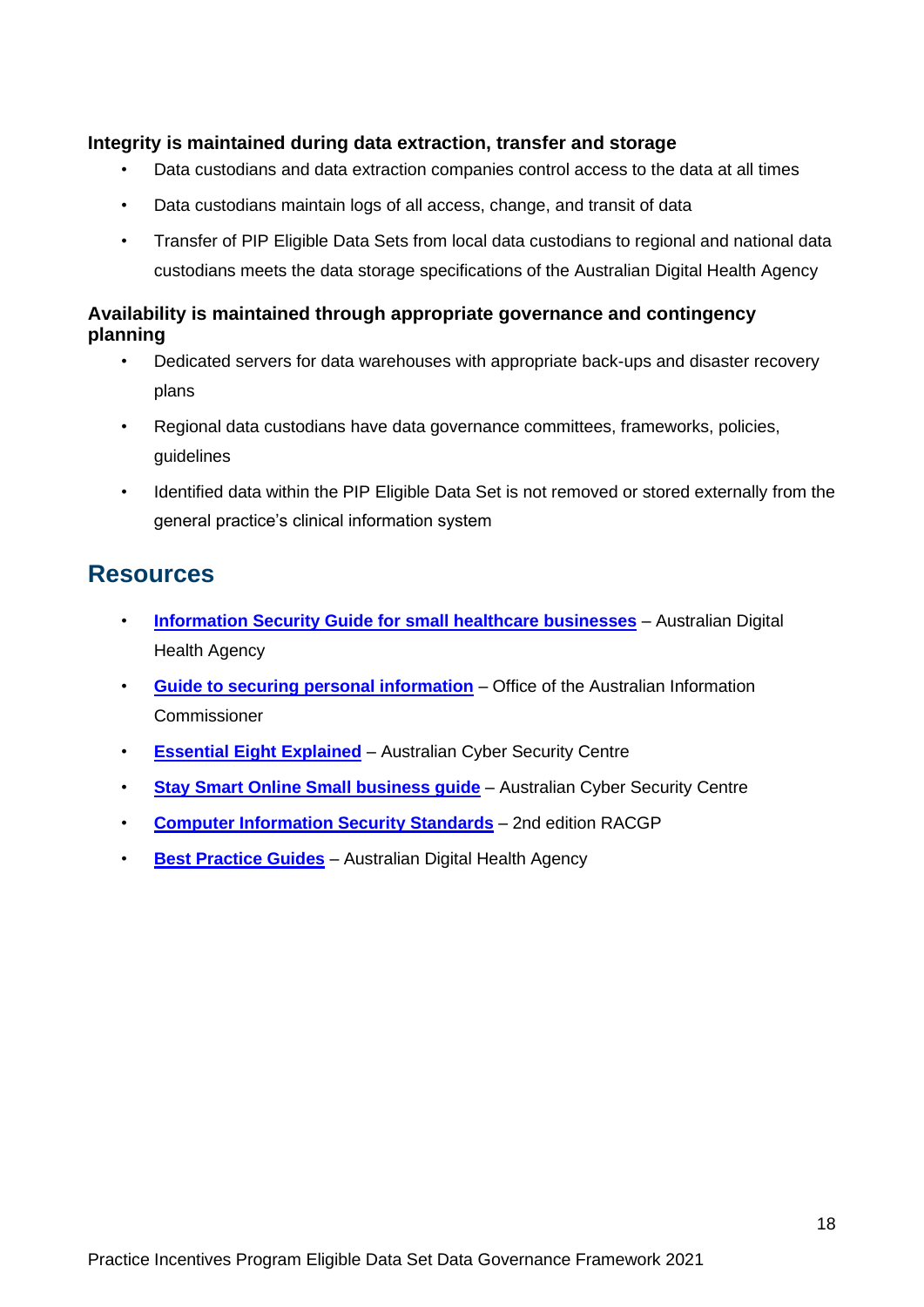# <span id="page-19-0"></span>**Next steps**

## <span id="page-19-1"></span>**Context**

Data governance is more than a Framework. It is a system of rights and accountabilities that are supported by a range of processes and documents. These will be developed by the Department of Health, regional data custodians and the national data custodian to augment the Framework.

### <span id="page-19-2"></span>**Rationale**

It is important to ensure that the Framework and supporting documents align with developments in Australia's approach to data including integrating authorities, accredited data authorities, assessment of national interest data sets, and any new legislation such as the proposed Data Sharing and Release Act, and guidance issued by the National Data Commissioner. It is also important to ensure that once the national data custodian is appointed the Framework maps seamlessly without conflict into the organisational framework and any governing legislation of the national data custodian, noting the move from a paradigm that restricts access to data, to one which authorises sharing and release when appropriate data safeguards are in place.

### <span id="page-19-3"></span>**Details**

#### <span id="page-19-4"></span>**Local Data Custodians**

Participating general practices will need to enter into data sharing agreements for the PIP Eligible Data Set with their local PHN.

#### **Regional Data Custodians**

Supporting elements should build off best practice guidance and standards on data availability and use, and any existing data governance arrangements such as data governance boards or appropriate advisory committees, ethics committees, and any other governance structures in place. Documentation may include:

- Data custodian level data governance framework including data management concepts, data acquisition, data backup and restore capabilities, data integrity, data quality management, data archiving, return and destruction
- Data governance committee terms of reference including membership and scope
- Data governance policy, guidelines or procedures that provides direction on how data is managed and what sanctions exist for breaches